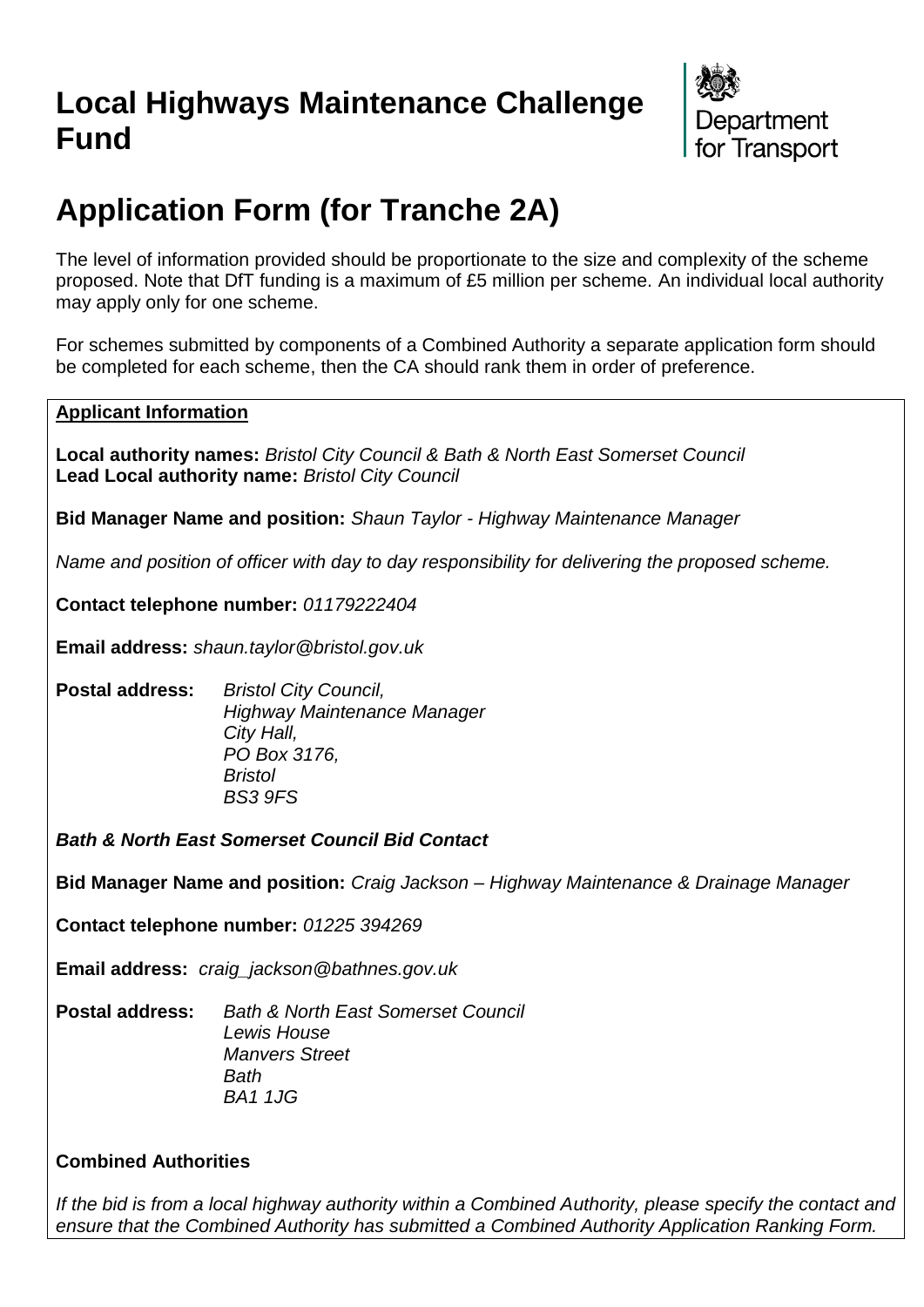**Name and position of Combined Authority Bid Co-ordinator:** Emma Blackham

**Contact telephone number: 01454864115 Email address: Emma.blackham@southglos.gov.uk**

| <b>Postal address:</b> | <b>Strategic Transport Policy Manager</b>                 |
|------------------------|-----------------------------------------------------------|
|                        | South Gloucestershire Council (on behalf of WECA)         |
|                        | <b>Department of Environment &amp; Community Services</b> |
|                        | <b>PO Box 299</b>                                         |
|                        | <b>Bristol</b>                                            |
|                        | <b>BS15 0DR</b>                                           |

When authorities submit a bid for funding to the Department, as part of the Government's commitment to greater openness in the public sector under the Freedom of Information Act 2000 and the Environmental Information Regulations 2004, they must also publish a version excluding any commercially sensitive information on their own website within two working days of submitting the final bid to the Department. The Department reserves the right to deem the business case as noncompliant if this is not adhered to.

**Please specify the weblink where this bid will be published:**

**West of England:<https://travelwest.info/projects/local-highways-maintenance-challenge-fund> Bristol City Council: [https://www.bristol.gov.uk/streets-travel/local-highways-maintenance](https://www.bristol.gov.uk/streets-travel/local-highways-maintenance-challenge-fund)[challenge-fund](https://www.bristol.gov.uk/streets-travel/local-highways-maintenance-challenge-fund)**

**B&NES Council: [http://www.bathnes.gov.uk/services/streets-and-highway](http://www.bathnes.gov.uk/services/streets-and-highway-maintenance/roadworks/major-transport-schemes)[maintenance/roadworks/major-transport-schemes](http://www.bathnes.gov.uk/services/streets-and-highway-maintenance/roadworks/major-transport-schemes)**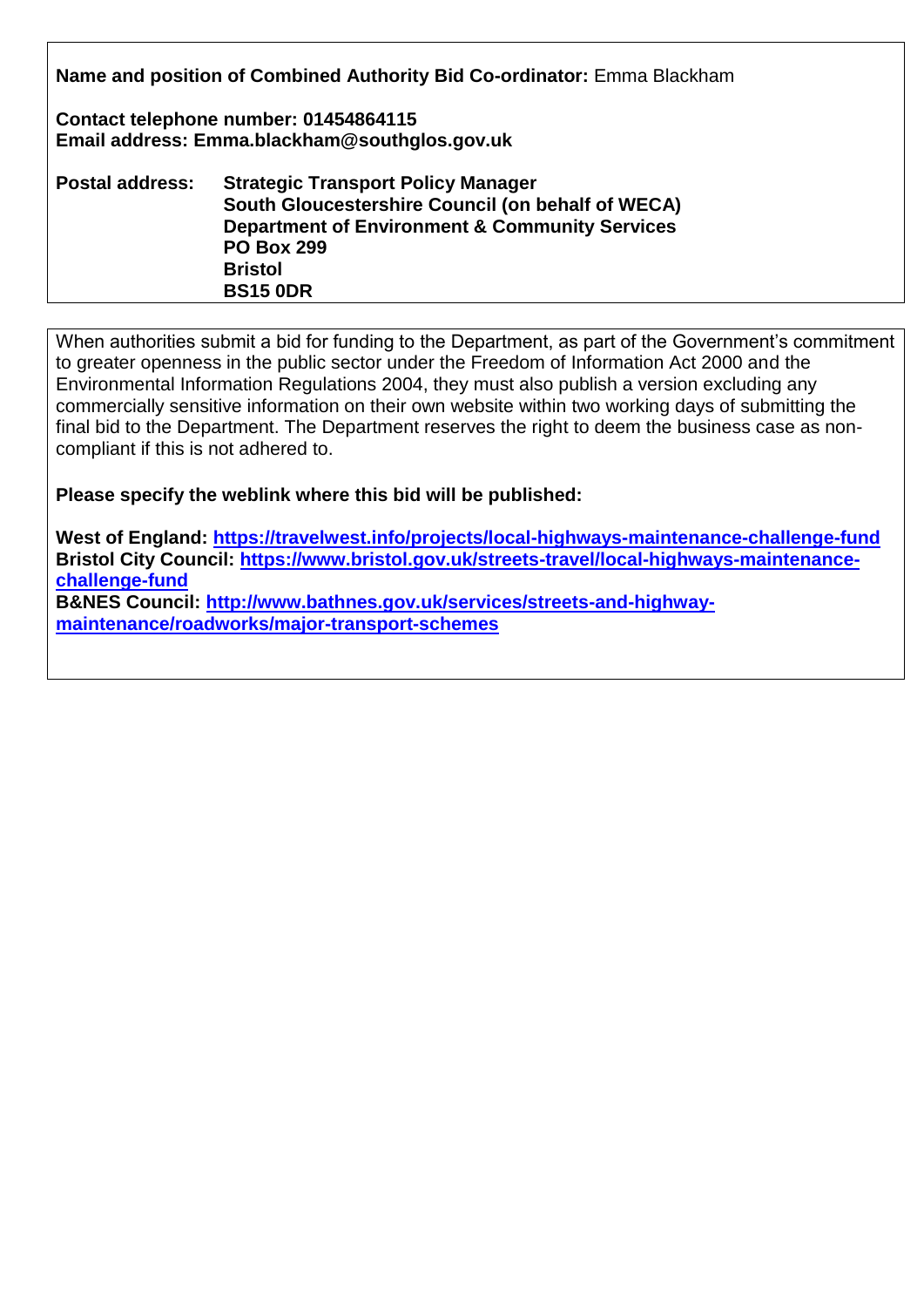## **A1. Scheme name: A4 and A4174 Strategic Routes Scheme**

#### **A2. Headline description:**

Please enter a brief description of the proposed scheme and its timetable including the completion date (in no more than 50 words)

**Maintenance and enhancement works along the A4 from Keynsham Bypass, Bath Road, A4174 linking to new South Bristol Link Road and Bristol Airport. This route connects a large housing development and two business parks. Work will commence on site in June 2017 and complete by end of March 2018.**

#### **A3. Geographical area:**

Please provide a short description of area covered by the bid (in no more than 50 words)

**The A4 and A4174 Corridors provide the major transport link within South Bristol. The route is part of the Strategic Road network, as well as providing a major link from M4/M5 Interchange, Bath and its surrounding areas to the Airport. Sites along this route have previously been highlighted within JLTP.**

*Appendix A3.1 - the route and the planned works incorporated.*



OS Grid Reference: **Broadmead Roundabout: 366533, 168285 (ST 66533 68285) South Bristol Link Junction: 357876, 168511 (ST 57876 68511)** Postcode: **BS31 BS4 BS14 BS13**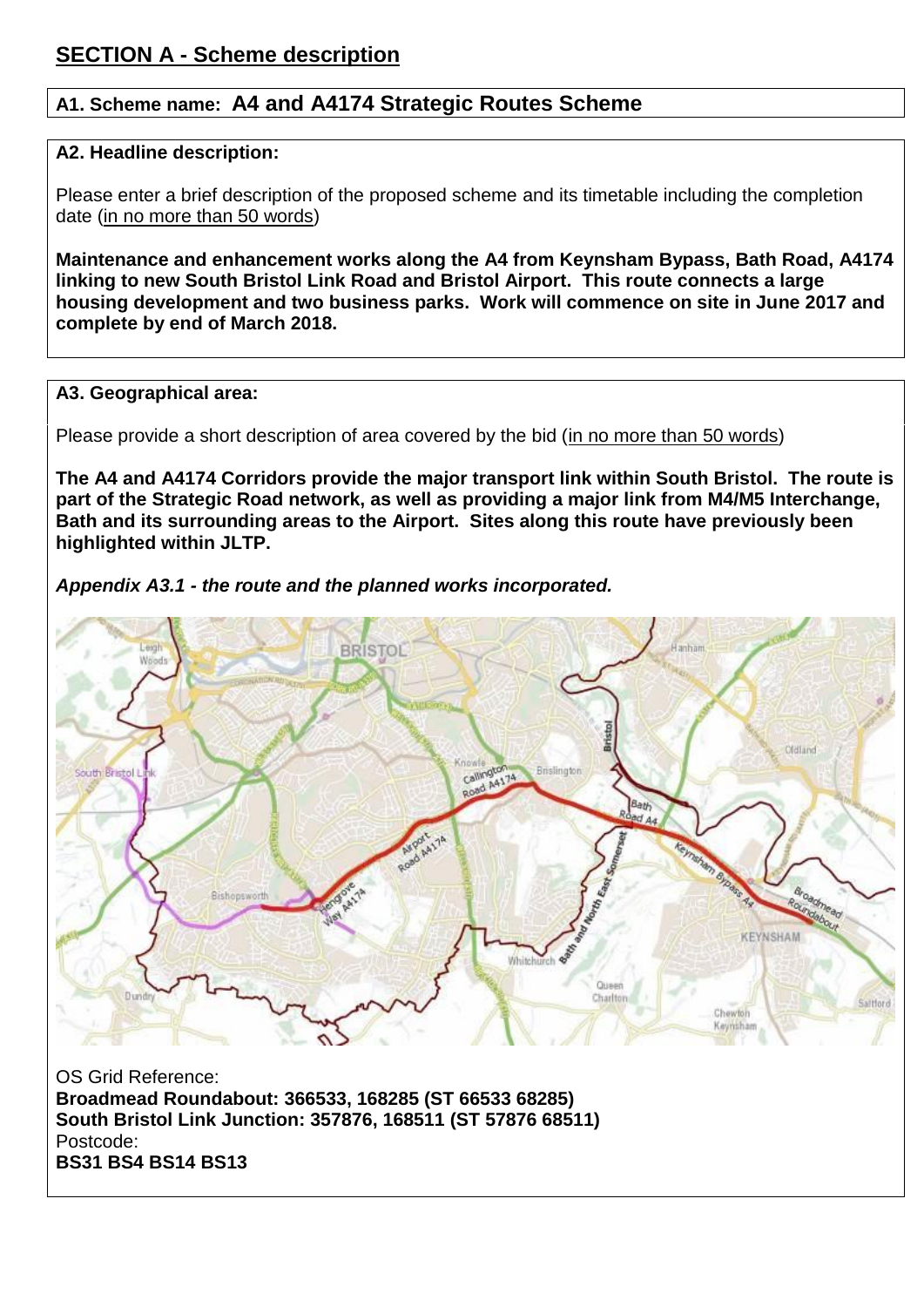Please append a map showing the location (and route) of the proposed scheme, existing transport infrastructure and other points of particular interest to the bid e.g. development sites, areas of existing employment, constraints on land use, planning etc.

*Appendix A3.1 - the route and the planned works incorporated.*

*[Weblink to Story Map](http://arcg.is/2nL8eQ5) (http://arcg.is/2nL8eQ5)*

| A4. Type of scheme (please tick relevant box):                                                       |             |  |  |
|------------------------------------------------------------------------------------------------------|-------------|--|--|
| <b>Small project bids</b> (requiring DfT funding of up to £5 million                                 |             |  |  |
| Major maintenance, strengthening or renewal of bridges, tunnels, retaining walls or other structures |             |  |  |
| Major maintenance or renewal of carriageways (roads)                                                 | $\boxtimes$ |  |  |
| Major maintenance or renewal of footways or cycleways                                                |             |  |  |
| Major maintenance or renewal of drainage assets                                                      |             |  |  |
|                                                                                                      |             |  |  |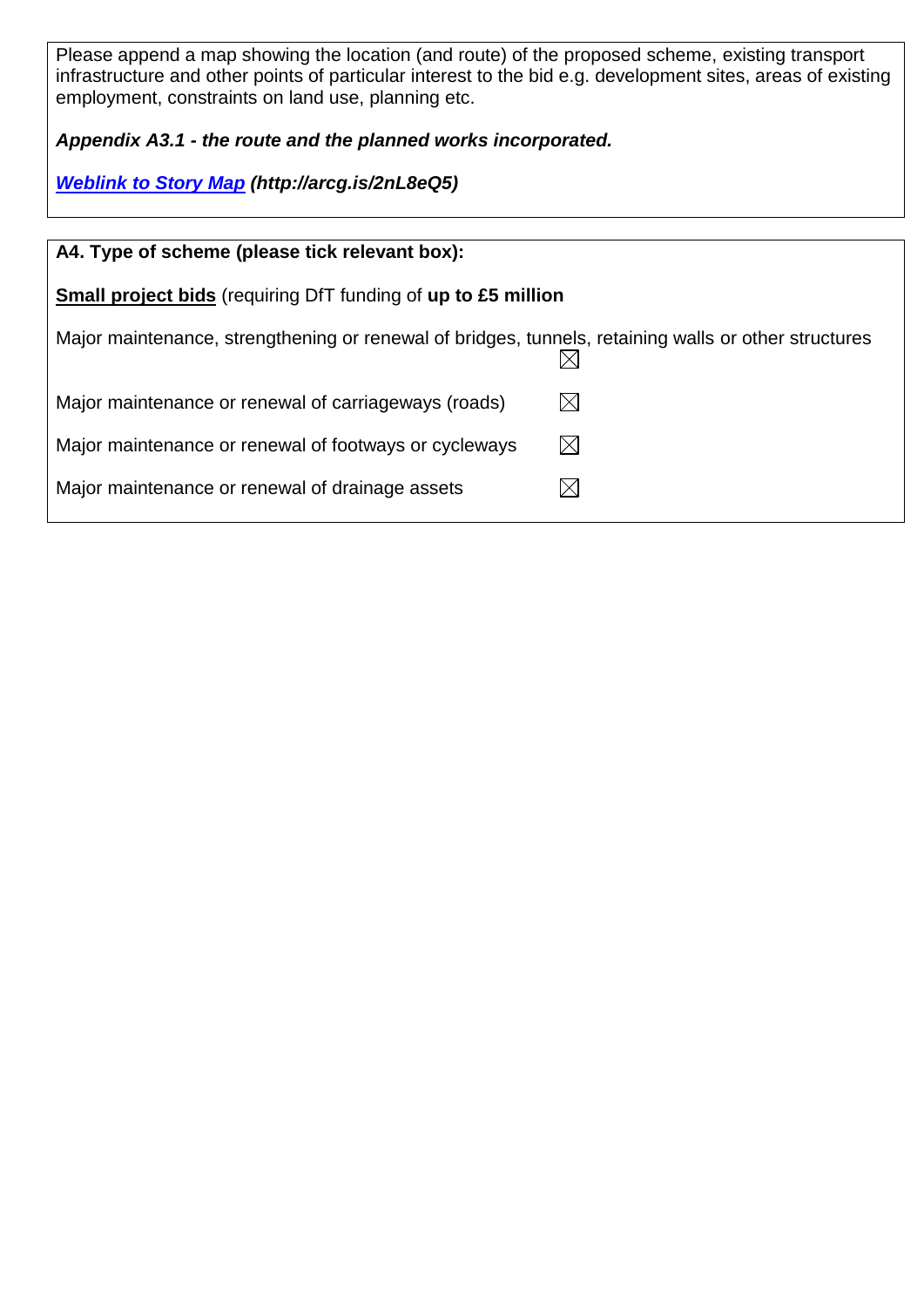## **B1. The Financial Case – Project Costs and Profile**

Before preparing a scheme proposal for submission, bid promoters should ensure they understand the financial implications of developing the scheme (including any implications for future resource spend and ongoing costs relating to maintaining and operating the asset), and the need to secure and underwrite any necessary funding outside the Department's maximum contribution.

Please complete the following tables. **Figures should be entered in £000s** (i.e. £10,000 = 10).

## **Table A: Funding profile (Nominal terms)**

| £000s                               | 2017-18                     |                                                 |              |
|-------------------------------------|-----------------------------|-------------------------------------------------|--------------|
|                                     | <b>Bristol City</b>         | <b>Bath &amp; North East</b><br><b>Somerset</b> | <b>Total</b> |
| <b>DfT Funding Sought</b>           | £3,000                      | £2,000                                          | £5,000       |
| <b>LA Contribution</b>              | £725                        | £500                                            | £1,225       |
| <b>Other Third Party</b><br>Funding | (S106 (Hengrove Park)) £143 |                                                 | £143         |
| Total                               | £3,868                      | £2,500                                          | £6,368       |

*Notes:*

*1) Department for Transport funding is only for the 2017-18 financial year.*

*2) A minimum local contribution of 10% (by the local authority and/or third party) of the project costs is required.*

*Appendix B1.1 - outline project costings Appendix B1.2 - outline project programme*

#### **B2 Local Contribution / Third Party Funding**

Please provide information on the following points (where applicable):

a) The non-DfT contribution may include funding from organisations other than the scheme promoter. Please provide details of all non-DfT funding contributions to the scheme costs. This should include evidence to show how any third party contributions are being secured, the level of commitment and when they will become available.

**This confirms that BC and B&NES Councils would be supporting the bid by a contribution of 27% of the total funding required to deliver this project.** 

**BCC: Internal Capital Investment BCC: Section 106 Funds (Hengrove Park) B&NES: Structural Maintenance Block Capital Funding**

b) Where the contribution is from external sources, please provide a letter confirming the body's commitment to contribute to the cost of the scheme. The Department is unlikely to fund any scheme where significant financial contributions from other sources have not been secured or appear to be at risk.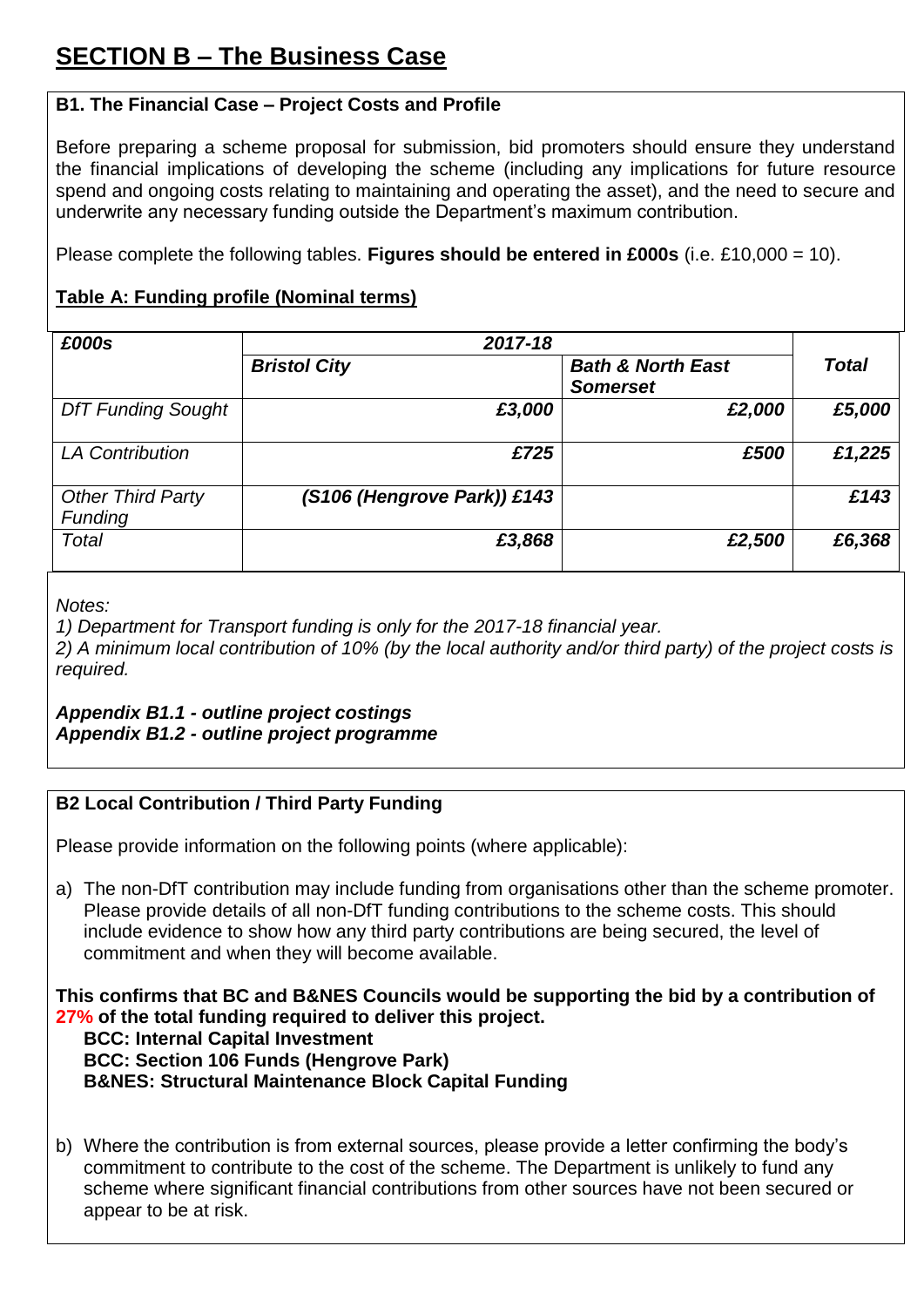Have you appended a letter(s) to support this case?  $\boxtimes$  Yes  $\Box$  No  $\Box$  N/A

*Appendix B2.1 – £725,000 - Highway Infrastructure Planned Maintenance and Structural Investment Fund under the Capital Programme (PL10 - Page 3) Appendix B2.2 – S106 extract (Lakeshore scheme at Imperial Park by Urban Splash) Appendix B2.3 – B&NES Local Contribution Letter*

c) Please list any other funding applications you have made for this scheme or variants thereof and the outcome of these applications, including any reasons for rejection (e.g. through the Access Fund or similar competition).

**Previous Funding Application made under Tranche 1 of Highway Maintenance Challenge Fund for A4 Keynsham Bypass**

*Appendix B2.4 – Keynsham By-Pass Tranche 1 bid*

**B3. Strategic Case** (Maximum 50 words for each section a) to g)

This section should briefly set out the rationale for making the investment and evidence of the existing situation, set out the history of the asset and why it is needs to be repaired or renewed. It should also include how the scheme it fits into the overall asset management strategy for the authority **and why it cannot be funded through the annual Highways Maintenance Block Funding grant.** 

a) What are the current problems to be addressed by your scheme? (Describe economic, environmental, social problems or opportunities which will be addressed by the scheme).

**This highway corridor, a key economic route between Bath and Bristol, linking employment with housing, and the main route to Bristol Airport, is in poor condition. Structural infrastructure serving Brislington Brook, a rapid response catchment area, is in poor condition will be addressed further strengthening the resilience of the network.** 

*Appendix B3.1- Flood Risk Assessment Appendix B3.2 - HEAT Assessment*

b) Why the asset is in need of urgent funding?

**The carriageway surface has reached the end of its serviceable life and requires replacement. The various structures have exceeded their design life and are need of capital investment to minimise the risk of structural failures, which would result network closures, increased congestion and flooding.**

*Appendix B3.3 - Core Results at various locations along route. Appendix B3.4 - Inspection Reports for structures along route. Appendix B3.5 - Condition Data for Carriageways along route.*

c) What options have been considered and why have alternatives have been rejected?

**Preventative treatments were considered however the life expectancy is shorter and road noise is an issue as the route passes in close proximity to residential properties in a number of locations. The current asset management strategy restricts maintenance to short sections each year creating constant traffic disruption to business.**

d) What are the expected benefits / outcomes?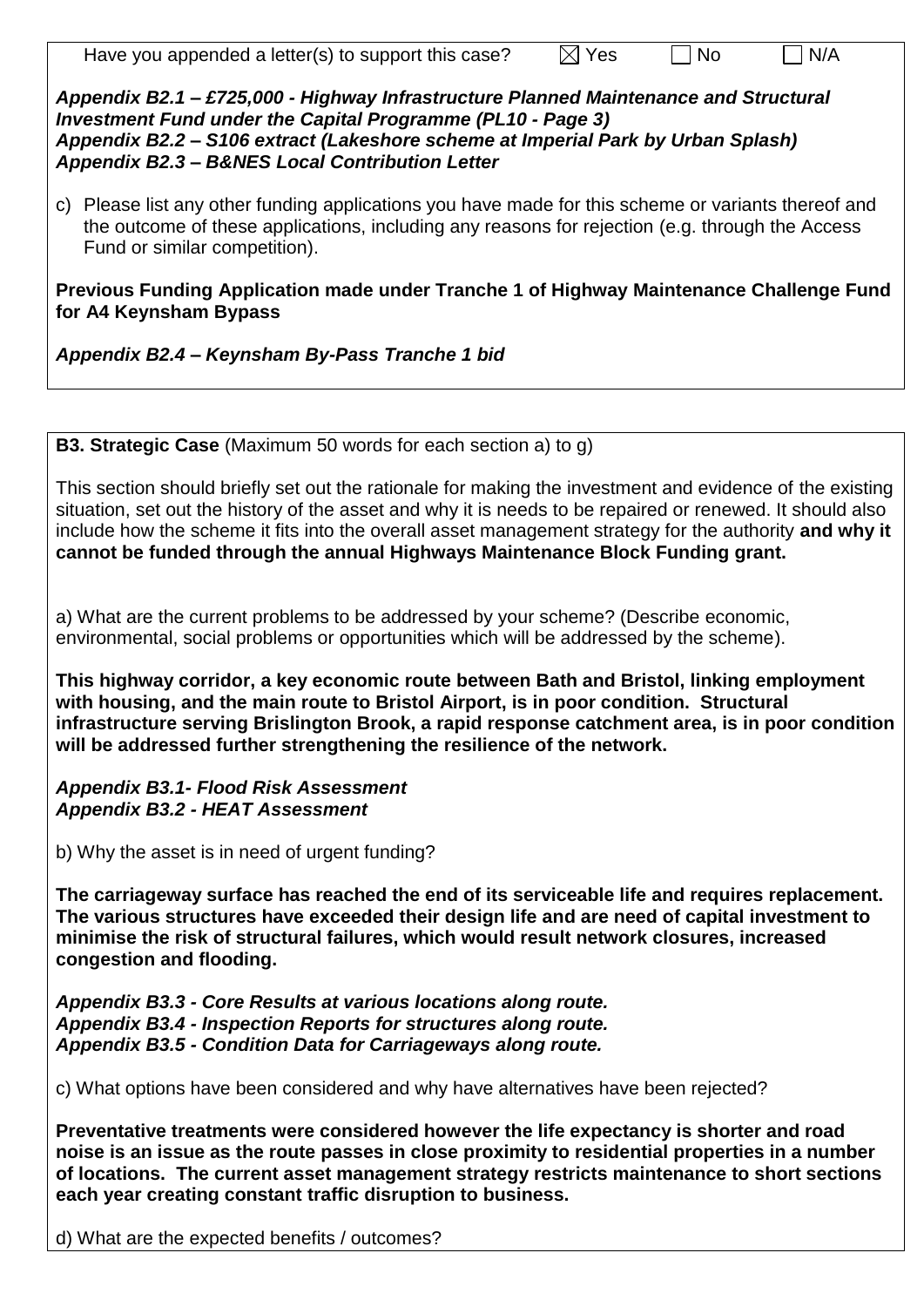**The bid route will be a fully fit for purpose carriageway in a crucial economic area, able to support the development and projected traffic over the next 20 years without any major maintenance interventions. Whole life costs will be minimised and significant economic growth in the area will be supported.**

e) Please provide information on the geographical areas that will benefit from your scheme**.** 

**South Bristol (as stated in the JLTP) contains large areas of unemployment and deprivation. Callington Road Link / Bath Road Improvements will improve access by all modes and enhance employment opportunities, by improving access to jobs and potentially encouraging new business into the area.**

#### *Appendix B3.6 and [webmap](http://arcg.is/2nL8eQ5) shows the areas that will benefit directly from this scheme*

f) What will happen if funding for this scheme is not secured - would an alternative (lower cost) solution be implemented (if yes, please describe this alternative and how it differs from the proposed scheme)?

**If funding is not secured for this scheme then the current managed decline of the A4 & A4174 will be continued which in whole life terms is a more expensive option in the long term, but is the only affordable scenario open to the Councils.**

g) What is the impact of the scheme?

**The scheme will deliver sustained economic growth and wider access to employment including sustainable transport options. This is especially important in South Bristol (10% most deprived areas in UK) where car ownership is low and access to jobs can only be provided through sustainable travel modes.**

**B4. Affordability and Financial Risk** (maximum 50 words for each of a) to c)

What is your Authority's most recent total outturn annual capital spending on highways maintenance? **BCC** (Year **2016/17**) £5,986 **figures should be entered in £000s** (i.e. £10,000 = 10)

| <b>B&amp;NES</b> |                                                               |
|------------------|---------------------------------------------------------------|
| (Year 2016/17)   | £4,323 figures should be entered in £000s (i.e. £10,000 = 10) |

**Combined** (Year **2016/17**) £10,309 **figures should be entered in £000s** (i.e. £10,000 = 10)

What is the DfT contribution sought as a % and that annual total 48.501 % (to 3 decimal places)

This section should provide a narrative setting out how you will mitigate any financial risks associated with the scheme

Please provide evidence on the following points (where applicable):

a) What risk allowance has been applied to the project cost?

#### **15% Contingency is built into the project cost.**

b) How will cost overruns be dealt with?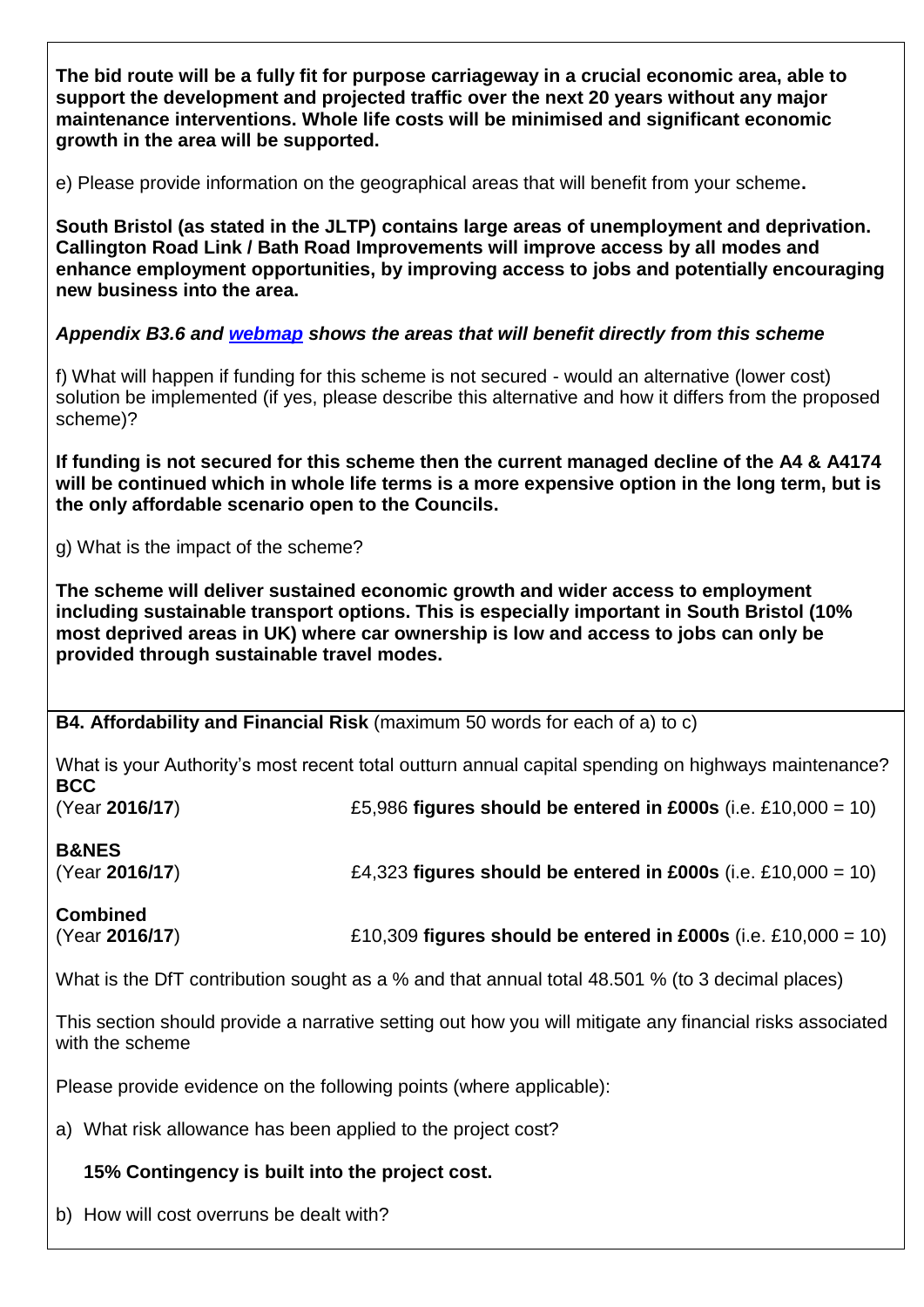#### **Recognising the shift in responsibilities we (BC & B&NES Council's) will work with WECA on any cost overruns.**

c) What are the main risks to project delivery timescales and what impact this will have on cost?

- **1. Early notice of funding from DfT & full transfer on receipt from WECA.**
- **2. Prolonged periods of poor weather affect the ability to complete the work to programme.**
- **3. Co-ordination of unknown works from developer-led schemes outside of NRWSA.**

**These risks will primarily affect the ability to deliver the scheme to the stated programme rather than the overall cost of the scheme. However the governance structure for the project includes a dedicated project board to ensure risk mitigation measures are instigated in a timely manner.** 

#### *Appendix B4.1 – Project Team Organogram*

#### **B5. Equality Analysis**

Has any Equality Analysis been undertaken in line with the Equality Duty?  $\boxtimes$  Yes

*Appendix B5.1 for Equality Relevance Check Analysis*

#### **B6. Value for Money**

**a) For all scheme bids, promoters should provide, where available, an estimate of the Benefit Cost Ratio (BCR) of the scheme.** 

Where a BCR is provided please be aware that DfT may wish to scrutinise the data and assumptions used in deriving that BCR.

*The A4 and A4174 Airport Road Scheme has been assessed to have a BCR of 7.9, based on transport related benefits (road surface improvements, works to structures, accidents, public transport and walk / cycle), using a 25 year evaluation period.* 

*Further detail is provided below.* 

*A Technical Note ('DfT Maintenance Challenge Fund 2017, A4 and A4174 Airport Road Scheme, Value for Money', March 2017) documents the analysis carried out. This is provided as an Annex to this application. (Appendix B6.2)*

*Appendix B6.1 VfM proforma & associated documents*

#### **b) Please provide the following data will form a key part of our assessment:**

Note this material should be provided even if a BCR estimate has been supplied **and** has also to be entered and returned as an MS Excel file in the VfM Annex MS Excel file).

|                      | A description of the $\mid$ For structures, the do minimum situation for the subways and footbridges would |
|----------------------|------------------------------------------------------------------------------------------------------------|
| do-minimum           | be to ultimately close them to pedestrians and cyclists resulting in using the                             |
| situation (i.e. what | existing congested network to provide appropriate diversion routes, which                                  |
| would happen         | would have cost and safety issues. The do minimum situation for culverts would                             |
| without Challenge    | be partial or total failure and obstruction of the watercourse which would                                 |
| Fund investment).    | contravene the drainage and waterways acts and may result in flooding onto                                 |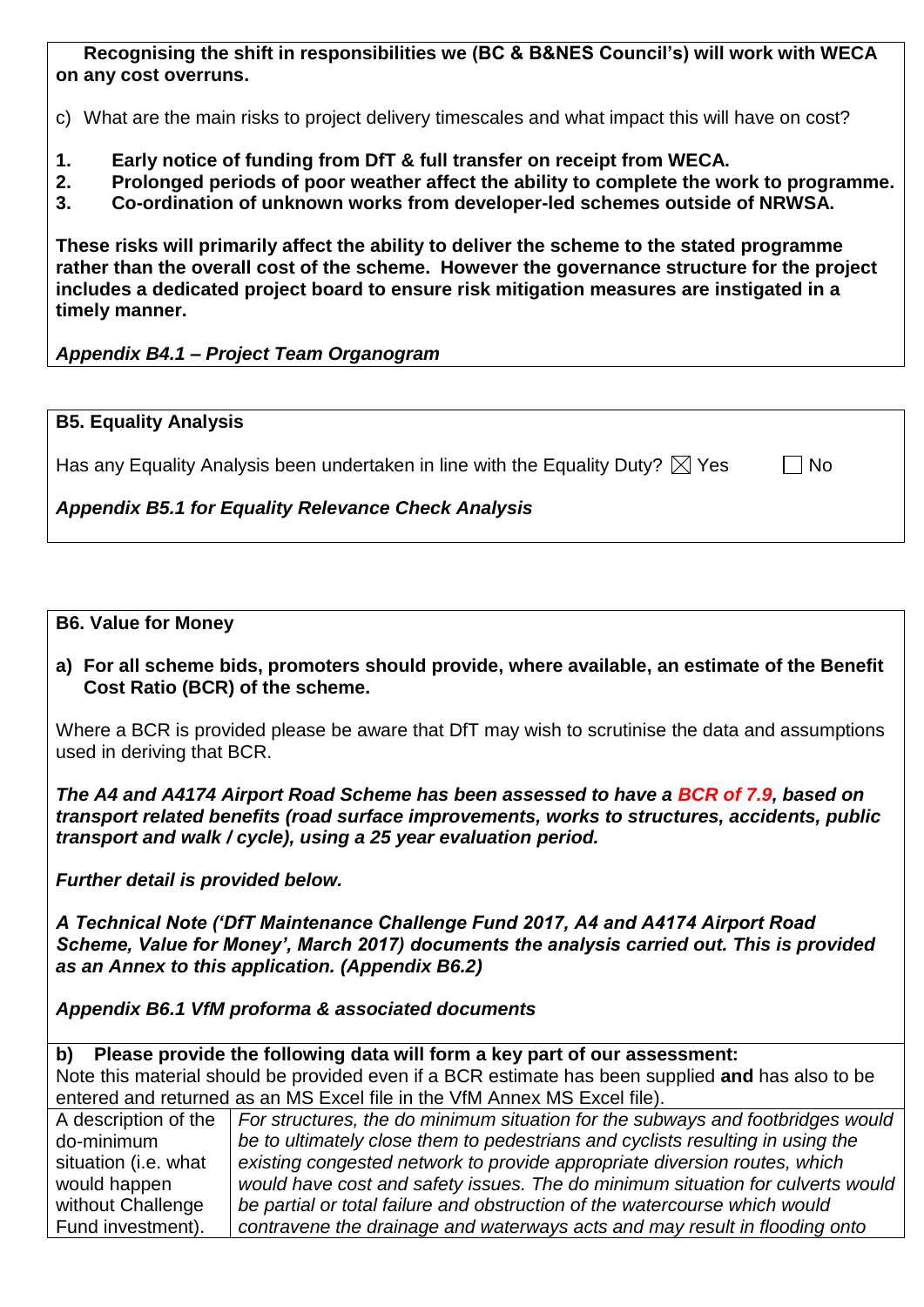|                                                                                                       | the Network or surrounding areas. Ultimately; failure of any culvert or bridge<br>would result in the closure of the Network with resultant diversion and<br>congestion.                                                                                                                                                                                                                       |
|-------------------------------------------------------------------------------------------------------|------------------------------------------------------------------------------------------------------------------------------------------------------------------------------------------------------------------------------------------------------------------------------------------------------------------------------------------------------------------------------------------------|
|                                                                                                       | For carriageway condition, the current managed decline of the A4 & A4174 will<br>be continued which in whole life terms is a more expensive option in the long<br>term, but is the only affordable scenario open to the Councils. This would result<br>in a gradual worsening of carriageway condition with impacts of increased<br>vehicle operating costs, journey times and accident rates. |
| Details of significant                                                                                | <b>Value for Money evaluation</b>                                                                                                                                                                                                                                                                                                                                                              |
| monetised and non-<br>monetised costs<br>and benefits of the<br>scheme (quantified<br>where possible) | Summary information relating to the calculation of monetised impacts of the<br>scheme are below. The Technical Note ('DfT Maintenance Challenge Fund<br>2017, A4 and A4174 Airport Road Scheme, Value for Money', March 2017)<br>documents the analysis carried out in more detail. This technical note is<br>provided as an Annex to this application.                                        |
|                                                                                                       | <b>Costs</b>                                                                                                                                                                                                                                                                                                                                                                                   |
|                                                                                                       | The present value of scheme capital costs are £5.19m (2010 prices). A 15%<br>optimism bias has been applied in the cost benefit assessment since there is<br>high cost certainty with the scheme ready for implementation in the current<br>year. The present value of DM maintenance costs are £0.74m (2010 prices)<br>which relates to ongoing reactive maintenance.                         |
|                                                                                                       | <b>Benefits</b>                                                                                                                                                                                                                                                                                                                                                                                |
|                                                                                                       | Scheme benefits have been calculated (2010 prices), considering:                                                                                                                                                                                                                                                                                                                               |
|                                                                                                       | Vehicle speed and operating cost benefits from improvements to the<br>road surface - the estimated net pavement resurfacing benefit is £16.4m over<br>25 years (2010 prices), with around 64% resulting from reduced vehicle<br>operating cost (the remainder being time related).                                                                                                             |
|                                                                                                       | Accident benefits from improved road surface – the monetised accident<br>reduction benefits in the opening year (2017) is £185,192, with overall accident<br>reduction benefits discounted over 25 years being £3.8m (2010 prices).                                                                                                                                                            |
|                                                                                                       | Benefits from works to structures were identified, primarily as journey<br>time savings, through avoiding the potential for route closures due to structure<br>failures if they are not maintained. These were assessed to be £13.7m (2010<br>prices).                                                                                                                                         |
|                                                                                                       | Cycling benefits have been calculated (by BCC) using the HEAT tool for<br>the Callington Rd cycle scheme. For the replacement of equipment at the A4<br>Bath Road pedestrian / cycle crossing, benefits were calculated using the DfT<br>Active Modes Toolkit. These were assessed as £0.6m (2010 prices).                                                                                     |
|                                                                                                       | PT user benefits were calculated in relation to the improved bus stop<br>facilities using WebTAG Table M3.2.1 values applied to the number of boarding<br>passengers extracted from the GBATS strategic transport model. These were<br>assessed as £0.6m (2010 prices).                                                                                                                        |
|                                                                                                       | The total present value of benefits over 25 years is £35.1m (2010 prices).                                                                                                                                                                                                                                                                                                                     |
|                                                                                                       | <b>Cost Benefit Assessment</b>                                                                                                                                                                                                                                                                                                                                                                 |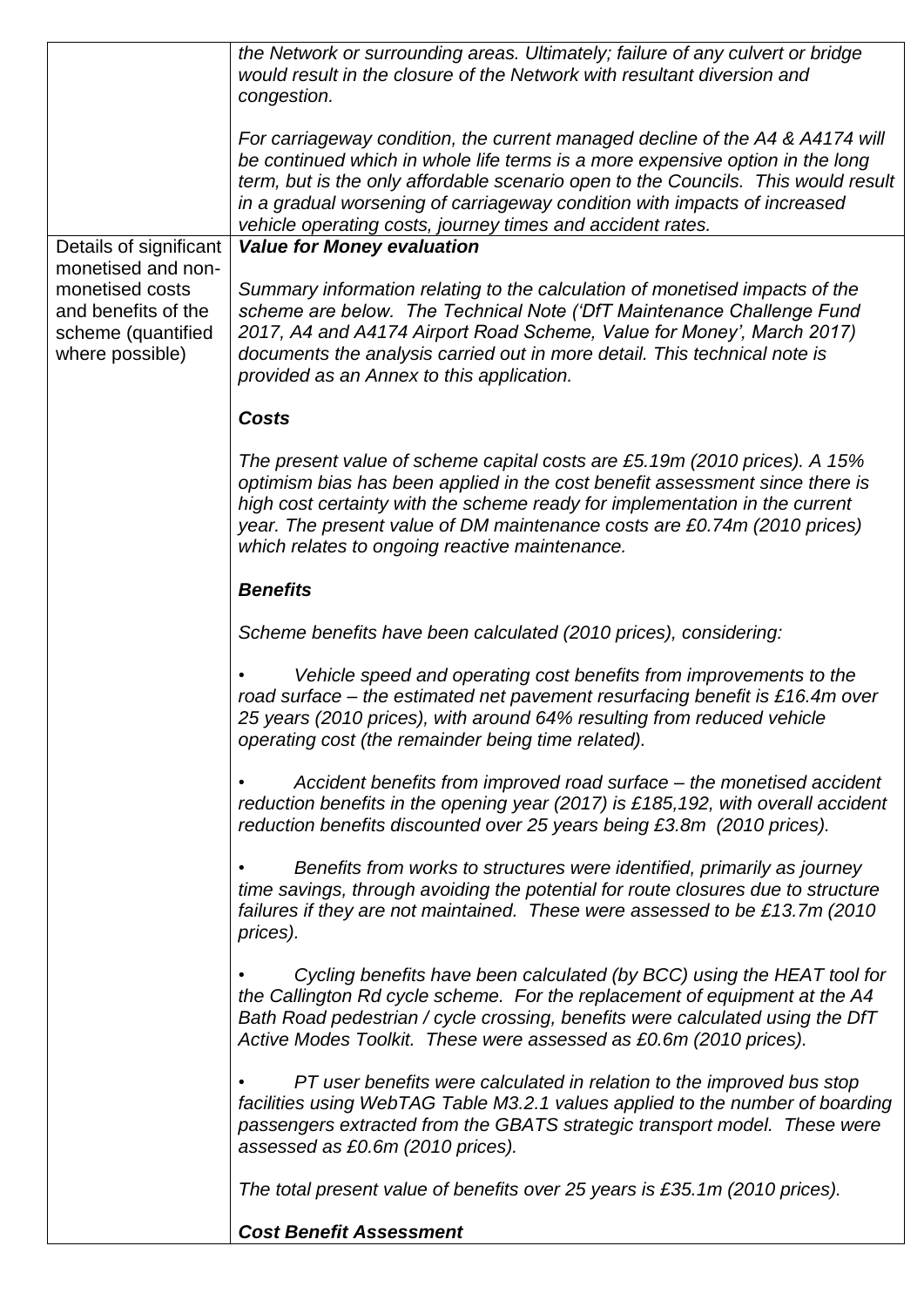|                                                                                        | Costs and benefits associated with the scheme have been used to undertake a<br>cost benefit analysis, bringing together benefits from the items listed above.                        |                           |            |                                                                                                                                                                                                                                               |                 |                       |
|----------------------------------------------------------------------------------------|--------------------------------------------------------------------------------------------------------------------------------------------------------------------------------------|---------------------------|------------|-----------------------------------------------------------------------------------------------------------------------------------------------------------------------------------------------------------------------------------------------|-----------------|-----------------------|
|                                                                                        | Scheme costs are summarised as follows:<br><b>Public Accounts</b>                                                                                                                    |                           |            | (£'000)                                                                                                                                                                                                                                       |                 |                       |
|                                                                                        | <b>Investment costs</b>                                                                                                                                                              |                           |            | £5,191                                                                                                                                                                                                                                        |                 |                       |
|                                                                                        | Operating costs (reduced maintenance)                                                                                                                                                |                           |            | $-£741$                                                                                                                                                                                                                                       |                 |                       |
|                                                                                        | <b>Broad Transport Budget</b>                                                                                                                                                        |                           |            | £4,450                                                                                                                                                                                                                                        |                 |                       |
|                                                                                        |                                                                                                                                                                                      |                           |            | 2010 values and prices                                                                                                                                                                                                                        |                 |                       |
|                                                                                        | The cost benefit analyses is surmised as follows:                                                                                                                                    |                           |            |                                                                                                                                                                                                                                               |                 |                       |
|                                                                                        | Analysis of Monetised Costs and Benefits                                                                                                                                             |                           |            | (£'000)                                                                                                                                                                                                                                       |                 |                       |
|                                                                                        | <b>Cycling Benefits</b>                                                                                                                                                              |                           |            | £593                                                                                                                                                                                                                                          |                 |                       |
|                                                                                        | Accidents                                                                                                                                                                            |                           |            | £3,824                                                                                                                                                                                                                                        |                 |                       |
|                                                                                        | Works to structures                                                                                                                                                                  |                           |            | £13,727                                                                                                                                                                                                                                       |                 |                       |
|                                                                                        | <b>Pavement Condition</b>                                                                                                                                                            |                           |            | £16,433                                                                                                                                                                                                                                       |                 |                       |
|                                                                                        | PT user benefits                                                                                                                                                                     |                           |            | £560                                                                                                                                                                                                                                          |                 |                       |
|                                                                                        | <b>Broad Transport Budget</b>                                                                                                                                                        |                           |            | £4,450                                                                                                                                                                                                                                        |                 |                       |
|                                                                                        | Present Value of Benefits (PVB)                                                                                                                                                      |                           |            | £35,137                                                                                                                                                                                                                                       |                 |                       |
|                                                                                        | <b>Net Present Value (NPV)</b><br><b>Benefit Cost Ratio (BCR)</b>                                                                                                                    |                           |            | £30,687<br>7.90                                                                                                                                                                                                                               |                 |                       |
|                                                                                        |                                                                                                                                                                                      |                           |            | 2010 values and prices                                                                                                                                                                                                                        |                 |                       |
|                                                                                        | The assessment indicates the scheme represents a very high value for money<br>with a BCR of 7.9. Full AMCB and Public Accounts tables are provided in the<br>Technical Note (Annex). |                           |            |                                                                                                                                                                                                                                               |                 |                       |
| Length of scheme<br>(km)                                                               | 10.5km                                                                                                                                                                               |                           |            |                                                                                                                                                                                                                                               |                 |                       |
| Number of vehicles                                                                     | The table below shows ADDT estimates for each section of route.                                                                                                                      |                           |            |                                                                                                                                                                                                                                               |                 |                       |
| on affected section<br>(Average Annual                                                 |                                                                                                                                                                                      | CarsTaxis Buses<br>Mcycle | Coaches    | Light Goods<br>Vehicles                                                                                                                                                                                                                       | <b>All HGVs</b> | All Motor<br>Vehicles |
| Daily Traffic in<br>vehicles and if                                                    | A4 Keynsham Bypass                                                                                                                                                                   | 20,732                    | 2,078      | 1,101                                                                                                                                                                                                                                         | 148             | 24,059                |
| possible split by                                                                      | A4174 Keynsham                                                                                                                                                                       | 29,103                    | 2,917      | 1,545                                                                                                                                                                                                                                         | 208             | 33,773                |
| vehicle type) - to                                                                     | A4 Bath Rd (B&NES)                                                                                                                                                                   | 28,488                    | 2,855      | 1,512                                                                                                                                                                                                                                         | 203             | 33,059                |
| include details of                                                                     | Durley Hill, Keynsham                                                                                                                                                                | 14,178                    | 1,421      | 753                                                                                                                                                                                                                                           | 101             | 16,453                |
| data (age etc.)                                                                        | B3116 Bath Rd                                                                                                                                                                        | 14,261                    | 1,429      | 757                                                                                                                                                                                                                                           | 102             | 16,549                |
| supporting this<br>estimate.                                                           | Broadmead Lane, Keynsham                                                                                                                                                             | 5,958                     | 597        | 316                                                                                                                                                                                                                                           | 43              | 6,914                 |
|                                                                                        | A4174 Hengrove Way<br>A4174 Callington Road                                                                                                                                          | 15,391<br>13,882          | 116<br>108 | 3,731<br>2,177                                                                                                                                                                                                                                | 696<br>616      | 19,934<br>16,784      |
|                                                                                        | A4 Bath Rd (BCC)                                                                                                                                                                     | 29,102                    | 322        | 6,016                                                                                                                                                                                                                                         | 1,167           | 36,608                |
|                                                                                        |                                                                                                                                                                                      |                           |            |                                                                                                                                                                                                                                               |                 |                       |
|                                                                                        | c) Other VfM information where relevant - depending on type of scheme bid:                                                                                                           |                           |            |                                                                                                                                                                                                                                               |                 |                       |
| Details of required restrictions/closures if<br>timing/duration of restrictions; etc.) | funding not provided (e.g. type of restrictions;                                                                                                                                     |                           |            | Ultimately, failure of any culvert or bridge<br>would result in the closure of the road network<br>with resultant diversion and congestion.                                                                                                   |                 |                       |
|                                                                                        |                                                                                                                                                                                      |                           |            | Without funding for works to culverts there<br>would be a possibility of partial or total failure<br>and obstruction of the watercourse which<br>would contravene the drainage and waterways<br>acts and may result in flooding onto the road |                 |                       |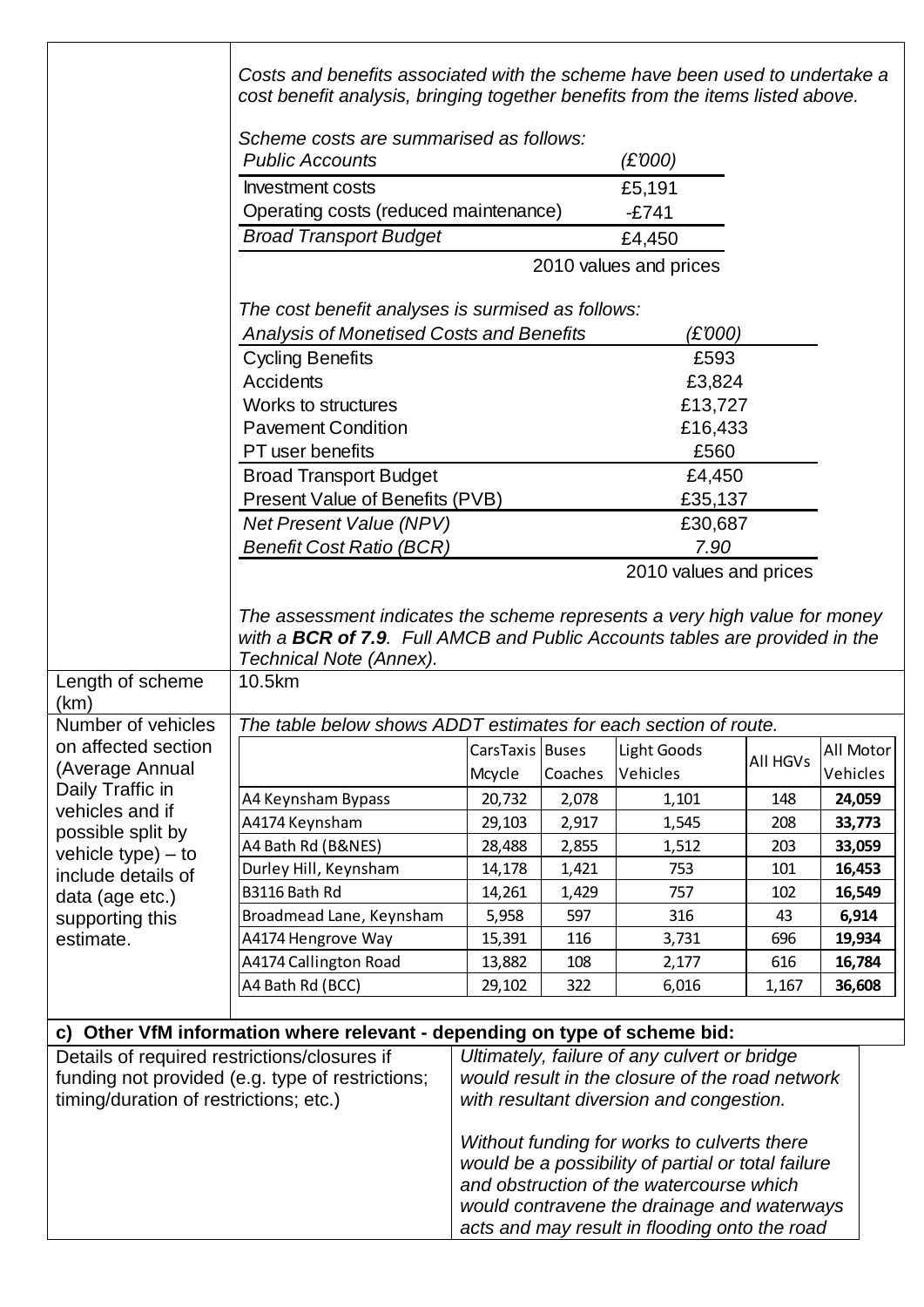|                                                                                                                                                                                                                                                        | network or surrounding areas.                                                                                                                                                                                                                            |
|--------------------------------------------------------------------------------------------------------------------------------------------------------------------------------------------------------------------------------------------------------|----------------------------------------------------------------------------------------------------------------------------------------------------------------------------------------------------------------------------------------------------------|
|                                                                                                                                                                                                                                                        | If funding not obtained the subways and<br>footbridges may need to be closed to<br>pedestrians and cyclists resulting in using the<br>existing congested network to provide<br>appropriate diversion routes, which would have<br>cost and safety issues. |
|                                                                                                                                                                                                                                                        | If the equipment is not replaced at the A4 Bath<br>Road pedestrian / cycle crossing, it is likely it<br>would need to be closed due to the increasing<br>occurrence of equipment faults.                                                                 |
| Length of any diversion route, if closure is<br>required (over and above existing route) (km)                                                                                                                                                          | Diversion routes vary between 1 and 3km<br>further than the existing A4 / A4174 routes,<br>however these are on inferior lower capacity<br>local roads which would results in much longer<br>travel times and resultant congestion.                      |
| Regularity/duration of closures due to flooding:<br>(e.g. number of closures per year; average<br>length of closure (hrs); etc.)                                                                                                                       | Not assessed                                                                                                                                                                                                                                             |
| Number and severity of accidents: both for the<br>do minimum and the forecast impact of the<br>scheme (e.g. existing number of accidents<br>and/or accident rate; forecast number of<br>accidents and or accident rate with and without<br>the scheme) | 5 years' data are used (01-01-2012 to 31-12-<br>2016)<br>DM<br>Total Accidents: 28.6 per yr<br>Slight Accidents: 23.6 per yr<br>Serious Accidents: 4.6 per yr<br>Fatal Accidents: 0.4 per yr<br>Accident Rate - 0.30 PIA/MVKm                            |
|                                                                                                                                                                                                                                                        | DS<br>Total Accidents: 25.74 per yr<br>Slight Accidents: 21.24 per yr<br>Serious Accidents: 4.14 per yr<br>Fatal Accidents: 0.36 per yr<br>Accident Rate - 0.27 PIA/MVKm                                                                                 |
| Number of existing cyclists; forecasts of<br>cycling usage with and without the scheme<br>(and if available length of journey)                                                                                                                         | 70 additional regular cyclists due to the<br>scheme. Average cycling journey length is<br>calculated as 5.77km.                                                                                                                                          |

### **B7. The Commercial Case**

This section categorizes the procurement strategy that will be used to appoint a contractor and, importantly for this fund, set out the timescales involved in the procurement process to show that delivery can proceed quickly.

What is the preferred procurement route for the scheme? For example, if it is proposed to use existing framework agreements or contracts, the contract must be appropriate in terms of scale and scope.

| <b>Framework Contract</b> | $\boxtimes$ BCC   |
|---------------------------|-------------------|
| <b>Council Contractor</b> | $\boxtimes$ B&NES |
| <b>Competitive Tender</b> |                   |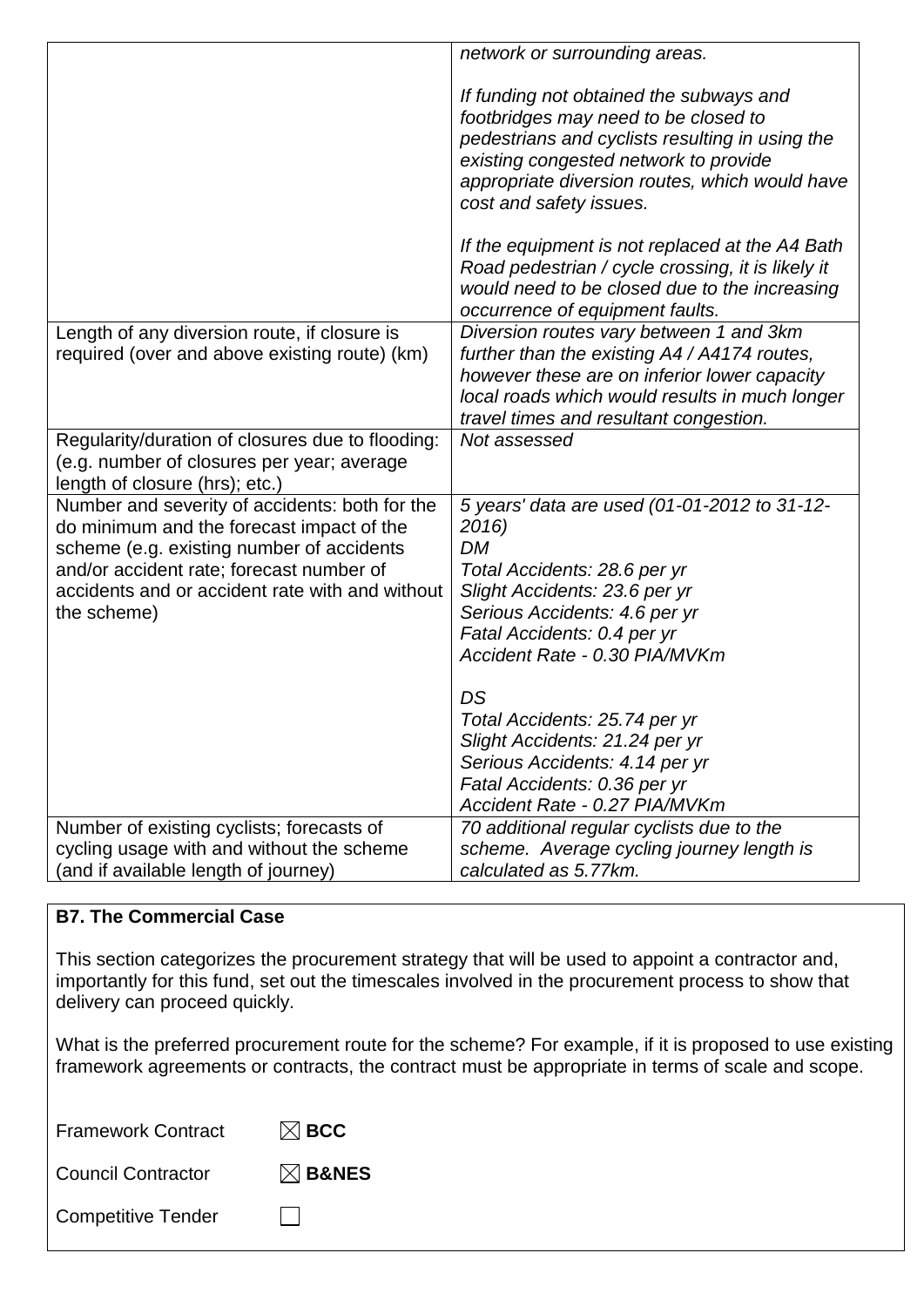| *It is the promoting authority's responsibility to decide whether or not their scheme proposal is lawful;<br>and the extent of any new legal powers that need to be sought. Scheme promoters should ensure<br>that any project complies with the Public Contracts Regulations as well as European Union State Aid<br>rules, and should be prepared to provide the Department with confirmation of this, if required. An<br>assurance that a strategy is in place that is legally compliant and is likely to achieve the best value for<br>money outcomes is required from your Section 151 Officer below.                                                                                                                                 |
|-------------------------------------------------------------------------------------------------------------------------------------------------------------------------------------------------------------------------------------------------------------------------------------------------------------------------------------------------------------------------------------------------------------------------------------------------------------------------------------------------------------------------------------------------------------------------------------------------------------------------------------------------------------------------------------------------------------------------------------------|
| <b>B8. Delivery</b> (maximum 50 words for a) and 100 words for b)                                                                                                                                                                                                                                                                                                                                                                                                                                                                                                                                                                                                                                                                         |
|                                                                                                                                                                                                                                                                                                                                                                                                                                                                                                                                                                                                                                                                                                                                           |
| a) Are any statutory procedures required to deliver the project, if yes please provide details below;                                                                                                                                                                                                                                                                                                                                                                                                                                                                                                                                                                                                                                     |
| $\boxtimes$ Yes<br>$\Box$ No                                                                                                                                                                                                                                                                                                                                                                                                                                                                                                                                                                                                                                                                                                              |
| Details of statutory procedure (50 words maximum)                                                                                                                                                                                                                                                                                                                                                                                                                                                                                                                                                                                                                                                                                         |
| Both authorities will use Traffic Management for the main works. The Keynsham bypass will<br>be contra-flow; however we will need closures of sections along the whole route. Night<br>working will occur on road closures to reduce impact on congestion. These will need<br>Temporary Traffic Regulation Orders to enable the works.                                                                                                                                                                                                                                                                                                                                                                                                    |
| b) Please summarise any lessons your authority has learned from the experience of delivering other<br>DfT funded programmes (such as Challenge Fund tranche 1, pinch point schemes, local majors,<br>Local Sustainable Transport Fund, Better Bus Areas) and what would be different on this project<br>as a result.                                                                                                                                                                                                                                                                                                                                                                                                                      |
| In recent years BC and B&NES Councils, a part of the WoE has successfully delivered:<br>LSTF West: Promoting sustainable transport in WoE area;<br><b>Cycle City;</b><br>Better By Bus Area / Greater Bristol Bus Network;<br>Metrobus;<br><b>Challenge Fund Tranche 1</b><br>These projects have involved working in Partnership with a wide range of stakeholders, with<br>joint risk & change management.<br>A critical lesson learned from previous projects is the importance of joint project governance.<br>A stakeholder communications plan that involves early stakeholder consultation and<br>involvement is a key element in ensuring community and user benefits.<br><b>Appendix B8.1 A403 Challenge Fund Lessons Learnt</b> |
|                                                                                                                                                                                                                                                                                                                                                                                                                                                                                                                                                                                                                                                                                                                                           |
| B9. Stakeholder Support (maximum 50 words for a) and 100 words for b)                                                                                                                                                                                                                                                                                                                                                                                                                                                                                                                                                                                                                                                                     |
| a) Does this proposal have the support of the Local MP(s);                                                                                                                                                                                                                                                                                                                                                                                                                                                                                                                                                                                                                                                                                |
| $\boxtimes$ Yes<br>∣ No                                                                                                                                                                                                                                                                                                                                                                                                                                                                                                                                                                                                                                                                                                                   |
| Name of MP(s) and Constituency (Appendix B9.1)<br>1 Karin Smyth MP - Bristol South<br>2 Kerry McCarthy MP - Bristol East<br>3 Mr Rees-Mogg MP - North East Somerset                                                                                                                                                                                                                                                                                                                                                                                                                                                                                                                                                                       |
| b) List other stakeholders supporting the Scheme: (Appendix B9.2)<br>1. First Group                                                                                                                                                                                                                                                                                                                                                                                                                                                                                                                                                                                                                                                       |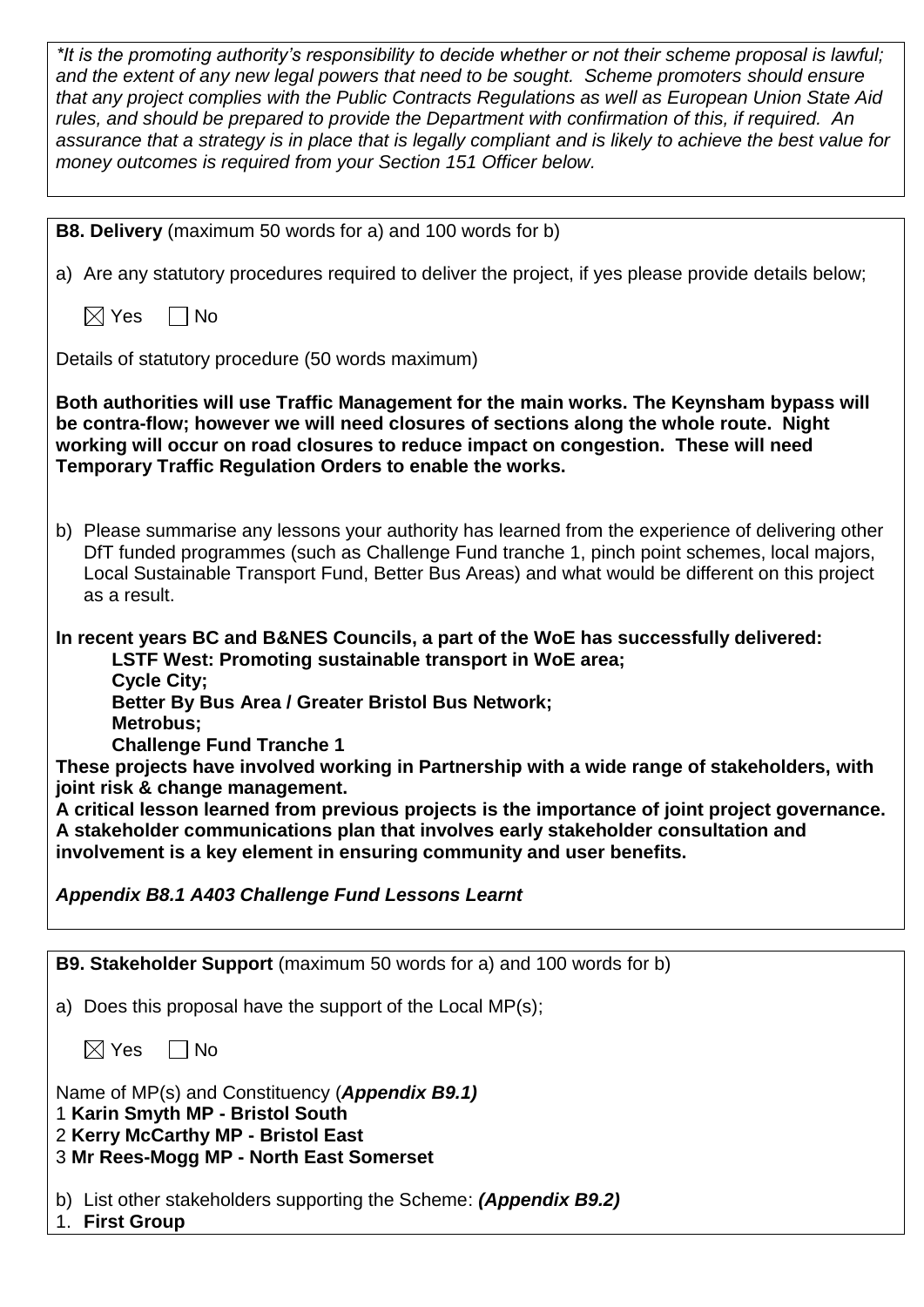- 2. **West of England Local Enterprise Partnership (WE LEP)**
- 3. **Councillor Graham Morris & Councillor Steve Jones**
- 4. **Imperial Business Park**
- 5. **Cater Business Park Traders Group Ltd**
- 6. **South Bristol Business**
- 7. **Motorline Toyota and Infiniti Bristol**
- 8. **TasteTech**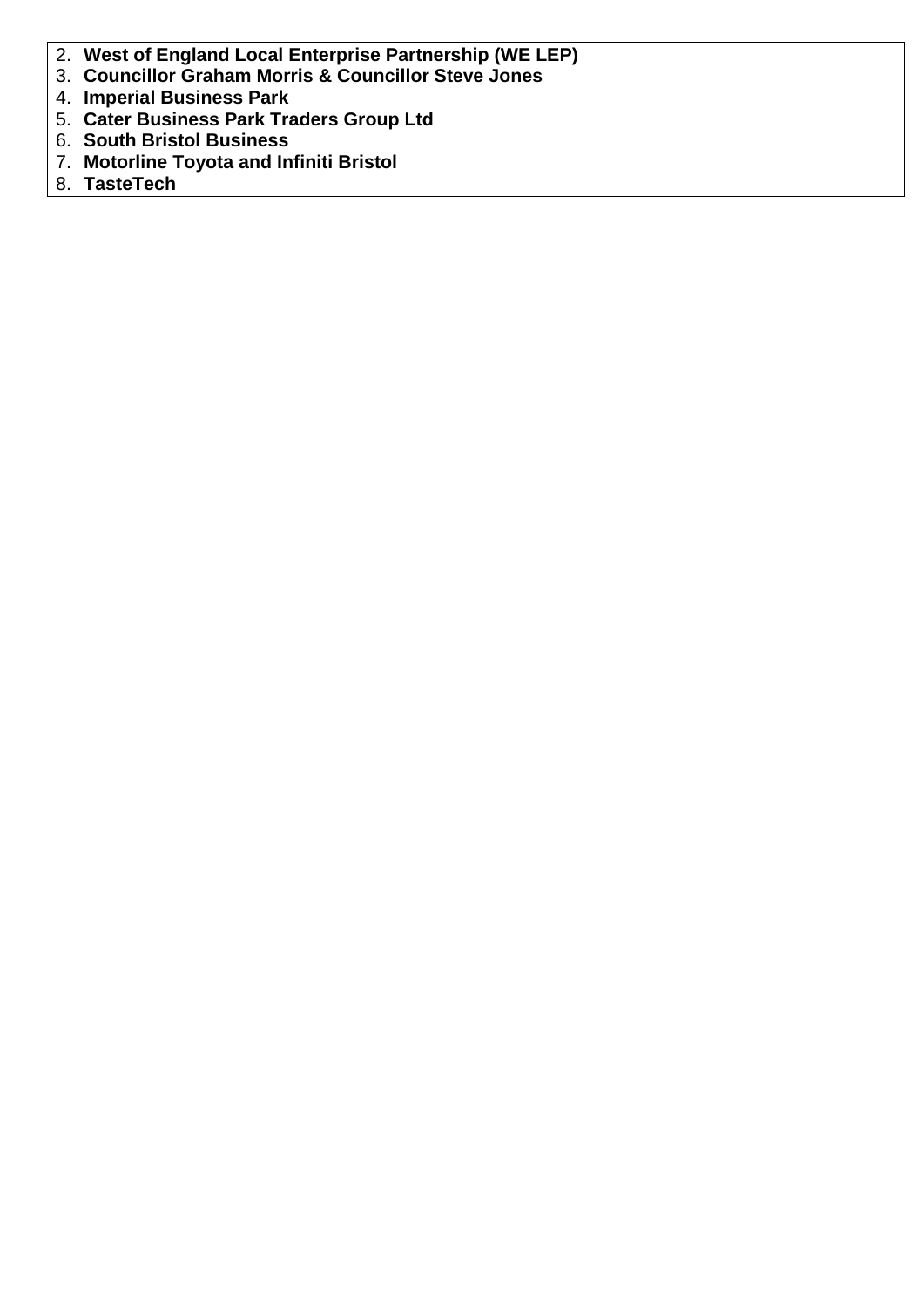## **SECTION C: Declarations**

## **C1. Senior Responsible Owner Declaration**

As Senior Responsible Owner for *A4 and A4174 Airport Road Scheme* I hereby submit this request for approval to DfT on behalf of *Bristol City Council* and confirm that I have the necessary authority to do so.

I confirm that *Bristol City Council* will have all the necessary powers in place to ensure the planned timescales in the application can be realised.

| Name: Peter Mann | Signed: |
|------------------|---------|
|                  |         |

Position: **Service Director Place - Transport**

## **C2. Section 151 Officer Declaration**

As Section 151 Officer for *Bristol City Council* I declare that the scheme cost estimates quoted in this bid are accurate to the best of my knowledge and that *Bristol City Council*

- has allocated sufficient budget to deliver this scheme on the basis of its proposed funding contribution
- will allocate sufficient staff and other necessary resources to deliver this scheme on time and on budget
- accepts responsibility for meeting any costs over and above the DfT contribution requested, including potential cost overruns and the underwriting of any funding contributions expected from third parties
- accepts responsibility for meeting any ongoing revenue requirements in relation to the scheme
- accepts that no further increase in DfT funding will be considered beyond the maximum contribution requested
- has the necessary governance / assurance arrangements in place
- has identified a procurement strategy that is legally compliant and is likely to achieve the best value for money outcome
- will ensure that a robust and effective stakeholder and communications plan is put in place

| Name:                |  |
|----------------------|--|
| <b>Denise Murray</b> |  |

Signed: totuktor

Jalann

## **Submission of bids:**

The deadline for bid submission is 5pm on: **31 March 2017** for Challenge Fund Tranche 2A (2017/18 funding) An electronic copy only of the bid including any supporting material should be submitted to:

[roadmaintenance@dft.gsi.gov.uk](mailto:roadmaintenance@dft.gsi.gov.uk) copying in Paul.O'Hara@dft.gsi.gov.uk